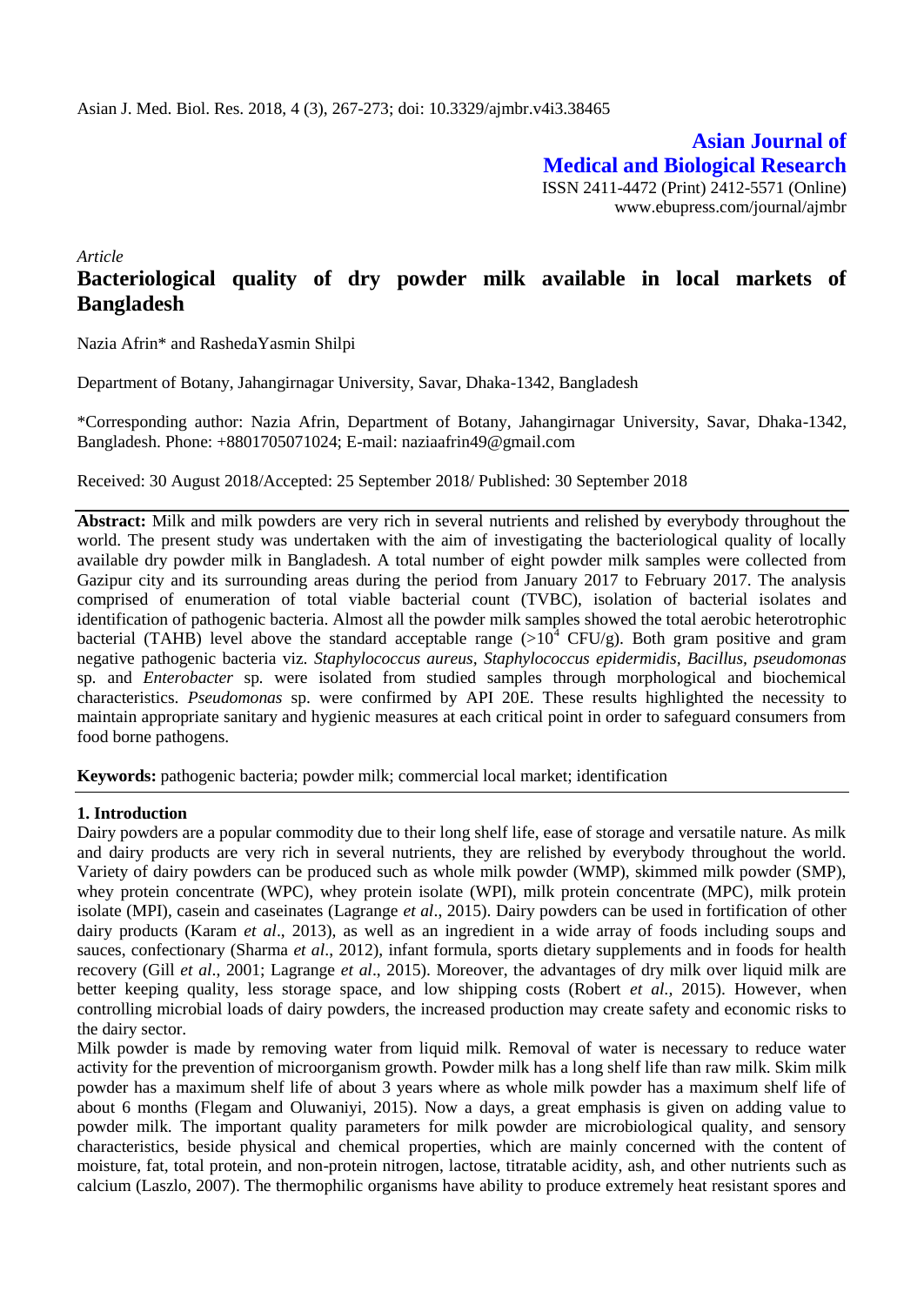can have significant economic consequences when they exceed specification limits. Thus, they may result in down grading of the products (Anup and Rupesh, 2012).

Microbial pathogens which are of major concern in dried milk include *Bacillus cereus*, *Staphylococcus aureus*  and *Salmonella*. These organisms may remain viable in milk powder for long period of time, and resume growth when the powder is reconstituted and stored at favorable temperature (Hafsa *et al.,* 2013). Study performed in New Zealand for sample of milk powder revealed that it is contaminated by *Bacillus licheniformis and Bacillus subtilis* (Ronimus *et al*., 2006). Another study of sample from different countries were examined, the dominated isolate was *Anoxybacillus flevithermus* followed by *Bacillus licheniformis* (Rucket *et al*., 2004).

In our country in Bangladesh, the microbiological quality of dry milk powder is not known. There is no quality control system for the powder milk though they are popularly consumed by all age groups both in urban and rural areas. So, the present study was undertaken to assess the microbiological quality of powder milk, enumeration of the bacterial load, isolation and identification of the pathogenic bacteria from powder milk samples.

#### **2. Materials and Methods**

#### **2.1. Sample collection**

Eight powder milk samples were collected from different local market of Gazipur city and its surrounding area. The packets were cleaned by washing with sterile water followed by rubbing with 95% alcohol and opened in the laminar air flow using sterile scissors. All packaged samples were maintained with their expiration dates. The samples were preserved at 4ºC for detailed study.

#### **2.2. Isolation of bacteria**

Bacterial enumeration and isolation was carried out by spread plate method in Nutrient Agar media (NA) (Eklund and Lankford, 1967) at adjusted pH 6. The microbiological condition of safety and hygiene were then assayed using the methods recommended by International Commission on Microbiological Specifications for Foods (ICMSF, 2005). The sample (0.1ml) of each dilution was taken onto each sterile petridish and evenly spread on the solid nutrient medium and incubated at 37°C for 24 hours. After incubation, plates having well discrete colonies were selected for counting. Discrete bacterial colonies were isolated immediately after counting. Based on distinct colony morphology, further selection was made and isolates were purified by repeated streaking as well as stored in NA slants at 4°C for further analysis.

#### **2.3. Microbial load determination**

Microbial load was determined from the total number of discrete colonies counted after incubation. Isolated colonies were counted in colony formation unit (CFU per gram) as follows-Number of CFU/  $g =$  Number of  $CFU/$  (Volume plated in ml  $\times$  total dilution used)

#### **2.4. Identification of the isolates**

The selected bacterial colonies were observed to study various characters *viz.* color, form, elevation, margin, surface, optical characters etc. according to Eklund and Lankford (1967). Bacterial colonies were cultured on different selective and differential media such as: MSA, SSA, EMB, MacConkey, Bouillon agar, King's B, Simon citrate etc. Different biochemical tests (Casein test, Fermentation test, Indole test, Starch hydrolysis test, Catalase test etc.) were also performed. Results of the physiological and biochemical tests of selected isolates were analyzed following Bergey's Manual of Systematic Bacteriology (Sneath *et al*., 1986), Bergey's Manual of Determinative Bacteriology (Buchanan *et al.*, 1974), Manual of Microbiological Methods (SAB, 1957), Microbiological Methods (Collins *et al.*, 1984) and Understanding Microbes (Claus, 1995). Coagulase test, endospore staining and API 20 E (Holmes *et al*., 1978) were used as a confirmation test of bacterial genus or species of *Staphylococcus aureus*, *Bacillus* sp. and *Pseudomonas* sp.

#### **3. Results**

A total of 24 bacterial isolates was obtained from powder milk samples. Mean heterotrophic bacterial load of the milk samples were ranged from  $9.9x10^3$  to  $32.7x10^4$  CFU/g on Nutrient Agar media. In case of powder milk, maximum heterotrophic bacterial counts were observed in the Sample-3 (Table1).While minimum heterotrophic bacterial counts were observed in the Sample-8 (Table1). According to guidelines elaborated by the International Commission on Microbiological Specifications for Foods (ICMSF, 2005), the total bacterial count in powder milk below  $10^4$  CFU/g is indicative of their acceptable quality, the counts of  $10^4$  to10<sup>5</sup>CFU/g indicates their permissible quality, whereas bacterial count exceeding  $10^5$ CFU/g is unacceptable. In view of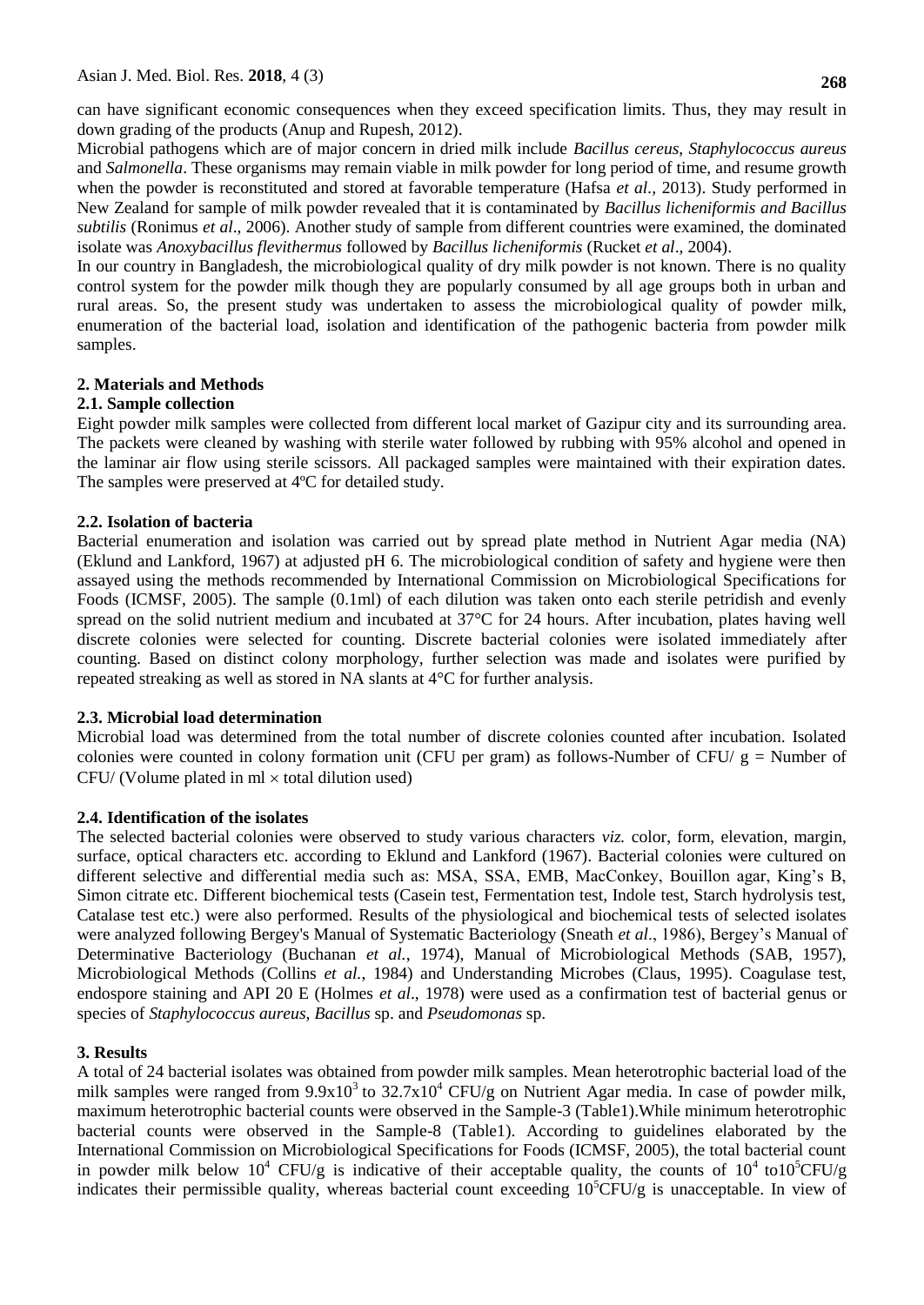these guidelines, CFU results showed marginally acceptable quality of the analyzed milk samples (Table1). All the powder milk samples exceeded the acceptable limits except one. But none of them exceeded the unacceptable limit.

In the present study, *Staphylococcus aureus* (Plate1B)*, Staphylococcus epidermidis* (Plate1B)*, Bacillus* sp*., Enterobacter* sp*.* and *Pseudomonas* sp*.* were identified through their respective color in specific culture media. In addition, results of biochemical tests (Table3) of different isolates revealed that out of 24 isolates 18 isolates were gram positive while the rest were gram negative (Plate1D) and rod shaped. Among the gram-positive isolates 12 were cocci (Plate1C) and 6 were rod shaped. All the isolates were catalase positive, casein negative, lactose fermentation negative and indole negative. Out of 24 isolates only 8 isolates were positive in starch hydrolysis test (Plate1E) and 6 were positive in endospore staining which showed the presence of *Bacillus* sp. Only 6 isolates showed positive result in citrate test (Plate1F). Among 12 cocci shaped bacteria 9 were positive for coagulase test which confirmed the presence of *Staphylococcus aureus*. API 20 E test confirmed the presence of *Pseudomonas* sp*.*

**Table 1. Bacterial load of different samples.**

| <b>Samples</b> | <b>CFU</b> (average) | $m*$            | $\mathbf{M}^*$ |
|----------------|----------------------|-----------------|----------------|
| Sample-1       | $25x10^4$            |                 |                |
| Sample-2       | $22x10^4$            |                 |                |
| Sample-3       | $32.7x10^4$          |                 |                |
| Sample-4       | $8.3x10^{4}$         | 10 <sup>4</sup> | $10^5$         |
| Sample-5       | $19.9x10^4$          |                 |                |
| Sample-6       | $15.3x10^{4}$        |                 |                |
| Sample-7       | $3.4x10^4$           |                 |                |
| Sample-8       | $9.9x10^{3}$         |                 |                |
|                |                      |                 |                |

\*m, acceptable level and values above it are marginally acceptable or unacceptable in the terms of the sampling plan and \*M, a microbiological criterion which separates marginally acceptable quality from defective quality according to ICMSF. Bacterial load represents as CFU/g

| <b>Bacterial</b> | <b>MSA</b> | <b>EMB</b> | Mac-       | <b>SSA</b> | <b>Bouillon</b> | <b>Simon</b> | <b>Kings B</b>  | <b>BGA</b> |
|------------------|------------|------------|------------|------------|-----------------|--------------|-----------------|------------|
| isolates         |            |            | conkey     |            |                 | citrate      |                 |            |
| PP <sub>1</sub>  | NG         | Colorless  | Pink       | Pink       | White           | Blue         | White           | ${\rm NG}$ |
| PP <sub>2</sub>  | NG         | NG         | Pink       | NG         | White           | Blue         | White           | NG         |
| MP <sub>3</sub>  | Yellow     | Colorless  | NG         | NG         | White           | NG           | White           | NG         |
| MP <sub>4</sub>  | NG         | Colorless  | ${\rm NG}$ | NG         | White           | NG           | White           | NG         |
| FP <sub>5</sub>  | NG         | Colorless  | Colorless  | NG         | White           | NG           | Greenish Yellow | NG         |
| FP <sub>6</sub>  | Pink       | NG         | NG         | NG         | White           | NG           | White           | NG         |
| MP <sub>7</sub>  | Yellow     | NG         | NG         | NG         | White           | NG           | White           | NG         |
| DD 1             | NG         | Colorless  | Pink       | Pink       | White           | Blue         | White           | NG         |
| DD <sub>2</sub>  | NG         | NG         | Pink       | NG         | White           | Blue         | White           | NG         |
| DD <sub>3</sub>  | NG         | NG         | NG         | NG         | White           | NG           | White           | NG         |
| DD <sub>4</sub>  | Yellow     | NG         | NG         | NG         | White           | NG           | White           | NG         |
| DD <sub>5</sub>  | NG         | NG         | Pink       | NG         | White           | Blue         | White           | NG         |
| NP <sub>1</sub>  | Pink       | NG         | NG         | NG         | White           | NG           | White           | NG         |
| NP <sub>2</sub>  | Yellow     | NG         | NG         | NG         | White           | NG           | White           | NG         |
| NP <sub>3</sub>  | Yellow     | NG         | NG         | NG         | White           | NG           | White           | NG         |
| NP <sub>4</sub>  | NG         | NG         | NG         | NG         | White           | NG           | White           | NG         |
| NP <sub>5</sub>  | NG         | NG         | NG         | NG         | Off white       | NG           | White           | NG         |
| NP <sub>6</sub>  | NG         | NG         | NG         | NG         | Off white       | NG           | White           | NG         |
| NP <sub>7</sub>  | NG         | NG         | NG         | NG         | Off white       | NG           | White           | NG         |
| NP <sub>8</sub>  | Yellow     | Colorless  | NG         | NG         | White           | NG           | White           | NG         |
| NP <sub>9</sub>  | Yellow     | NG         | NG         | NG         | White           | NG           | White           | NG         |
| <b>NP10</b>      | Yellow     | NG         | NG         | NG         | White           | NG           | White           | NG         |
| <b>NP11</b>      | Pink       | NG         | NG         | NG         | White           | NG           | White           | NG         |
| NP12             | Yellow     | NG.        | NG         | NG         | White           | NG           | White           | NG         |

**Table 2. Bacterial isolates on different selective and differential media.**

NG\* No Growth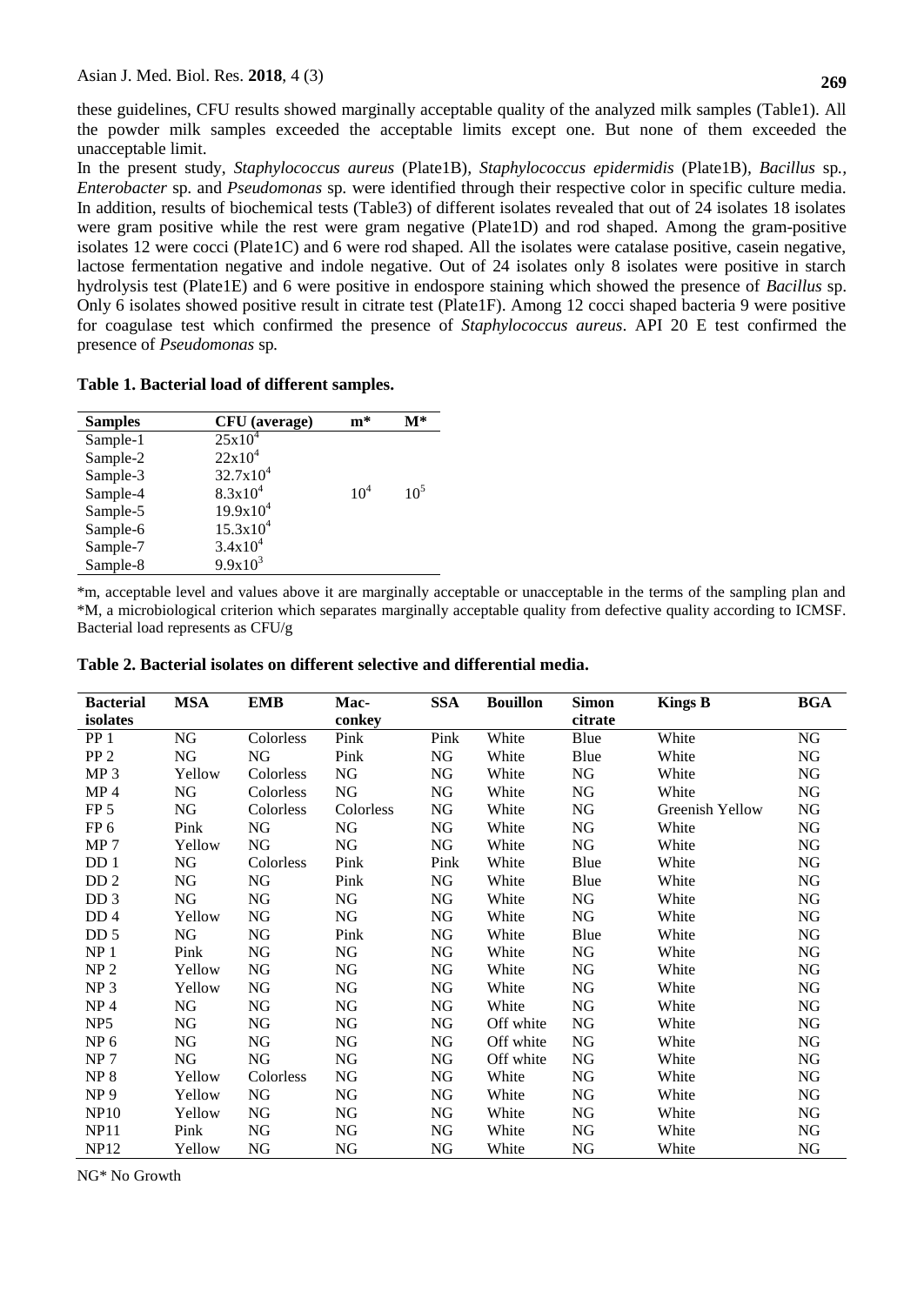| Table 3. Biochemical characteristics of the bacterial isolates. |  |  |  |
|-----------------------------------------------------------------|--|--|--|
|-----------------------------------------------------------------|--|--|--|

| <b>Isolates</b> | <b>Catalase</b> | <b>Casein</b> | Fermentation | <b>Indole</b> | <b>Starch</b> | Gram                     | <b>Endospore</b>   | Coagulase                |
|-----------------|-----------------|---------------|--------------|---------------|---------------|--------------------------|--------------------|--------------------------|
|                 | test            | test          | test         | test          | hydrolysis    | staining                 | staining           | test                     |
| PP <sub>1</sub> | $+$             |               |              |               |               |                          | $\rm NA$           | NA                       |
| PP <sub>2</sub> | $\ddot{}$       |               |              |               | $^{+}$        | ۰                        | NA                 | NA                       |
| MP <sub>3</sub> | $+$             |               |              |               | $^{+}$        | $^{+}$                   |                    | $+$                      |
| MP <sub>4</sub> | $\ddot{}$       |               |              |               | $^{+}$        | $+$                      | $+$                | $\overline{\phantom{0}}$ |
| FP <sub>5</sub> | $+$             |               |              |               |               | $\overline{\phantom{a}}$ | NA                 | NA                       |
| FP <sub>6</sub> | $\ddot{}$       |               |              |               |               | $+$                      |                    |                          |
| MP <sub>7</sub> | $\ddot{}$       |               |              |               | $^{+}$        | $+$                      |                    | $+$                      |
| DD <sub>1</sub> | $\ddot{}$       |               |              |               | $^{+}$        | $\overline{\phantom{0}}$ | NA                 | NA                       |
| DD <sub>2</sub> | $\ddot{}$       |               |              |               |               |                          | NA                 | NA                       |
| DD 3            | $+$             |               |              |               | $^{+}$        | $^{+}$                   |                    | -                        |
| DD <sub>4</sub> | $\ddot{}$       |               |              |               | $^{+}$        | $^{+}$                   |                    | $+$                      |
| DD <sub>5</sub> | $+$             |               |              |               |               | $\overline{\phantom{a}}$ | $\rm NA$           | NA                       |
| NP <sub>1</sub> | $+$             |               |              |               |               | $^{+}$                   |                    |                          |
| NP <sub>2</sub> | $\pm$           |               |              |               |               | $^{+}$                   |                    | $^{+}$                   |
| NP <sub>3</sub> | $\ddot{}$       |               |              |               |               | $^{+}$                   |                    | $^{+}$                   |
| NP <sub>4</sub> | $\ddot{}$       |               |              |               |               | $^{+}$                   | $\hspace{0.1mm} +$ |                          |
| NP <sub>5</sub> | $\ddot{}$       |               |              |               |               | $+$                      | $^{+}$             |                          |
| NP <sub>6</sub> | $\ddot{}$       |               |              |               |               | $+$                      | $^{+}$             |                          |
| NP <sub>7</sub> | $+$             |               |              |               | $^{+}$        | $^{+}$                   | $^{+}$             |                          |
| ${\rm NP}$ 8    | $\ddot{}$       |               |              |               |               | $^{+}$                   |                    | $^+$                     |
| NP <sub>9</sub> | $\ddot{}$       |               |              |               |               | $+$                      |                    | $^+$                     |
| <b>NP10</b>     | $\ddot{}$       |               |              |               |               | $+$                      |                    | $\, +$                   |
| <b>NP11</b>     | $\ddot{}$       |               |              |               |               | $^{+}$                   |                    |                          |
| <b>NP12</b>     | $\overline{+}$  |               |              |               |               | $^+$                     |                    | $\hspace{0.1mm} +$       |

\*NA – Not Available



**Plate 1. Bacterial colonies on nutrient agar (A),** *Staphylococcus aureus* **(yellow colonies) and** *S. epidermidis* **(pink colonies) on MSA media (B), gram staining represents gram positive (cocci shaped)** *S. aureus* **(C) and rod shaped gram negative** *Enterobacter* **(D), starch hydrolysis test (E), Simon citrate test (F).**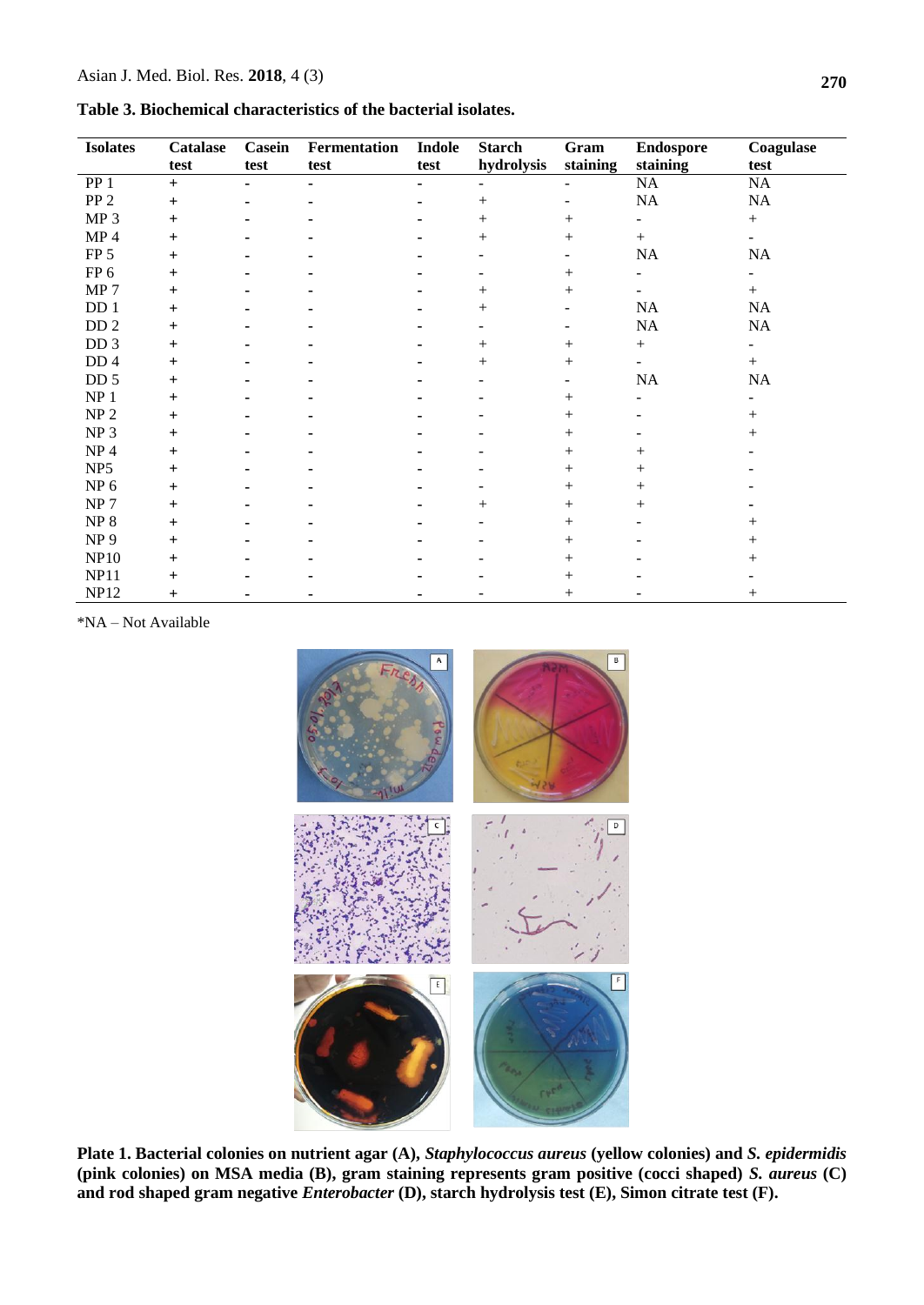### **4. Discussion**

The knowledge of microbes and their evolution is highly imperative to ensure safety and quality of dairy products (Ahmed *et al*., 2014). Numerous studies have documented that powder milk could be contaminated by bacteria. The microbial count of dried milk powder has been reported by Salahudin and Naural (2006). Common contaminants identified in dairy powders include species of Bacilli, many of which are capable of forming endospores (Checinska *et al*., 2015). Taxa other than Bacilli have also been found to contaminate powdered dairy products includes *Clostridium halophilum*, *Klebsiella oxytoca* (Buehner *et al*., 2015), *C. perfringens*, *C. septicum*, *C. novyi/haemolyticum*, *C. sporogenes* (Barash *et al*., 2010), *Staphylococcus aureus* (Zhang *et al*., 2015), and *Cronobacter sakazakii* (Minami *et al*., 2012). These findings are in agreement to our study where we identified *Staphylococcus aureus, S. epidermidis, Enterobacter* sp*., Pseudomonas* sp. and *Bacillus* sp*.* from different samples. Similar finding was also reported by Hafsa *et al*. (2013). Pal (2011) identified *Staphylococcus aureus* which can be present in the cow's udder and teats, and consequently contaminate the milk.

The sources of microbial contamination of dry milk powder are many. Microorganisms that contaminate powder milk may come from air, dust, soil, water, insects, humans, storage containers and handling and processing equipment. Bacteria can originate from the soil (Heyndrickx, 2011), feces, bedding, feed, or milking equipment (Gleeson *et al*., 2013), or can enter the raw milk via contaminated teats, milking cups and bulk tanks. Additionally, contamination can occur during transport from the farm to the processing plant (Pantoja *et al*., 2011), and also within the processing facility itself from poor handling and contaminated equipment (Burgess *et al*., 2010; Faille *et al*., 2014). High numbers of microorganisms in the raw milk may result high numbers in the milk powder, and the decline in numbers as a result of exposure to heat, is offset by the removal of water in the powder (Ron *et al.,* 2006). Thus, improper cleaning and sanitation of dairy equipments will lead to food poisoning due to contamination by microbes (Pal and Mahendra, 2015). In addition, the formation of homogeneous or heterogeneous multicellular bacterial communities on the surface of processing equipment in the form of biofilms is a particular concern for the dairy processing sector and, when present, can lead to recurring problems of microbial contamination (Branda *et al*., 2001; Faille *et al*., 2014).

On the other hand, it has been shown that the spore-forming bacterial composition of raw milk differs considerably from their associated dairy powders (Miller *et al*., 2015), highlighting that the processing of milk into powder changes the composition of the specific spore-formers present. Post-production, powders can be stored for extended periods and in the absence of water, bacterial metabolic activity and growth is limited (Deng *et al*., 2012), thus preventing spoilage and product defects. However, under these conditions, bacterial spores can remain dormant until more favorable conditions are encountered, when germination and outgrowth can proceed (Setlow, 2003, 2014). In spray-drying the amount of heating to which contaminating bacteria may be exposed are insufficient for the drying process to decontaminate the milk even in respect of relatively heatsensitive pathogens such as *Salmonella*. Besides, post-processing contamination of the powder milk from food production environments occur. Therefore, milk for spry-drying should be pasteurized first and care should be taken that there is no possibility of recontamination between pasteurizer and drier (Harrigan, 1998).

#### **5. Conclusions**

From the present study it can be concluded that dry powder milk can be frequently contaminated by pathogenic and spore forming bacteria. Both pre pasteurization and post pasteurization contamination occur. Therefore, low cost, simple and easy methods should be developed to detect the spoilage producing bacteria in milk and milk products. Such methods would be very beneficial to poor resource countries like Bangladesh. All milk and liquid product should be pasteurized prior to concentration before drying and post processing contamination should be checked. Finally, it is imperative to monitor every step of food production, from handling of raw products to preparation of finished foods in order to protect consumers from food borne illness.

#### **Acknowledgements**

The authors would like to thank to Md. Shakhawate Hossain for his critical review of the manuscript.

## **Conflict of interest**

None to declare.

#### **References**

Ahmed MMM, EE Hafez, MH Mona, AA Hagar and YM Mabrouk, 2014. Detection of baby milk powder contamination by microorganisms. W. App. Sci. J., 1: 93-98.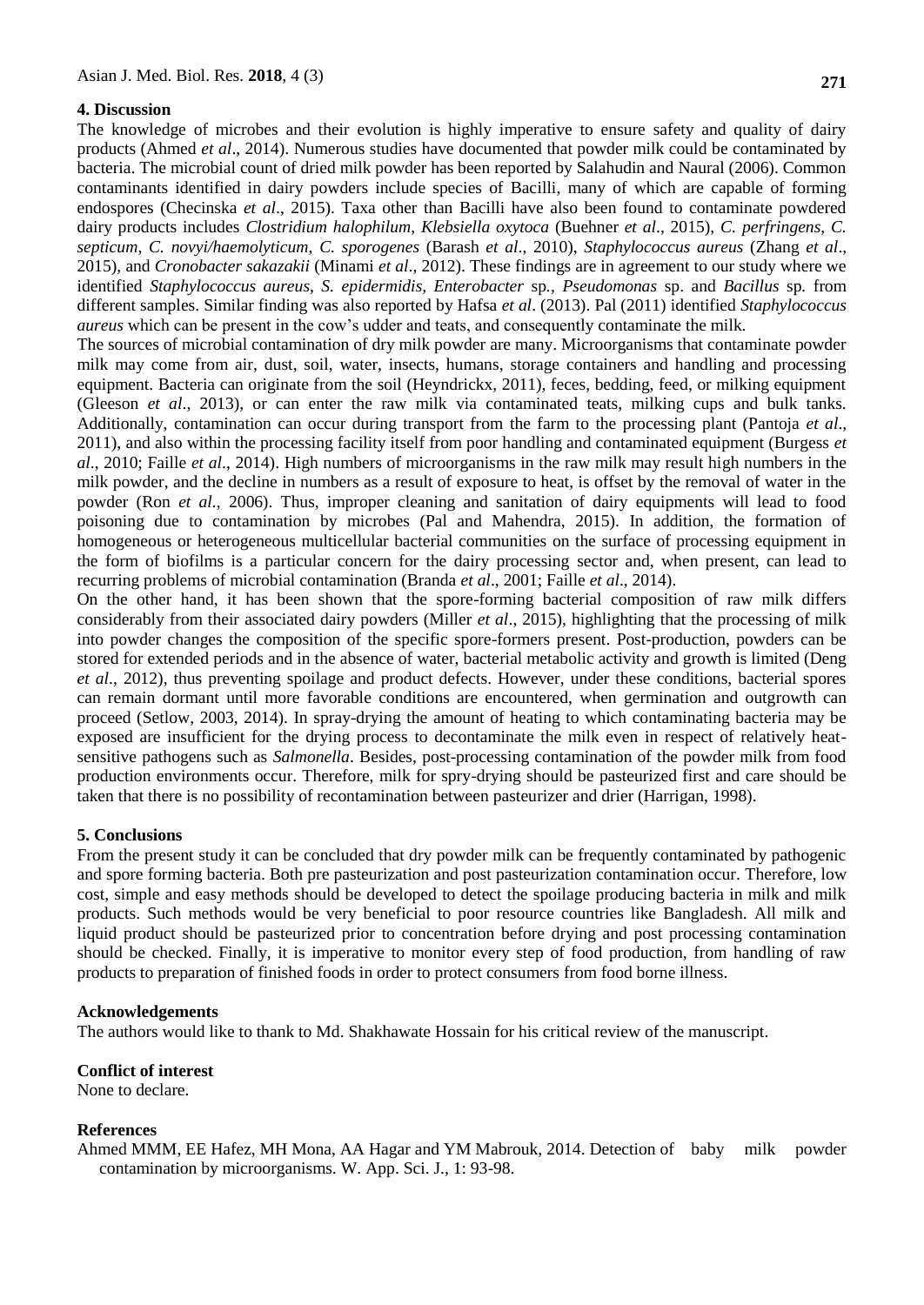- Anup S, HJ Atanuand SC Rupesh, 2012. Functionality of milk powders and milk based powders for end user applications. Compr. Rev. Food Sci. Food Saf., 11: 1-11.
- Barash JR, JK Hsia and SS Arnon, 2010. Presence of soil-dwelling Clostridia in commercial powdered infant formulas. J. Pediatr., 156: 402–408.
- Branda SS, JE Gonzalez-Pastor, S Ben-Yehuda, R Losick and R Kolter, 2001. Fruiting body formation by *Bacillus subtilis*. Proc. Natl. Acad. Sci. U.S.A., 98: 11621-11626.
- Buchanan RE and NE Gibbons, 1974. Bergey's Manual of Determinative Bacteriology (8<sup>th</sup>ed.). The Williams and Wilkins Company, USA. pp. 1268.
- Buehner KP, S Anand and GD Djira, 2015. Prevalence of thermoduric bacteria and spores in nonfat dry milk powders of Midwest origin. J. Dairy Sci., 98: 2861–2866.
- Burgess SA, D Lindsayand SH Flint, 2010. Thermophilic bacilli and their importance in dairy processing. Int. J. Food Microbiol., 144: 215–225.
- Checinska A, A Paszczynski and M Burbank, 2015. *Bacillus* and other spore-forming genera: variations in responses and mechanisms for survival. Annu. Rev. Food Sci. Technol., 6: 351–369.
- Claus GW, 1995. Understanding microbes  $(4<sup>th</sup>$  ed.). W.H. Freeman and Company, New York. pp. 547.
- Collins CH and Lyne PM, 1984. Microbiological methods (5th ed.). Butter worth and Co. Publisher Ltd, London. pp. 448.
- Deng X, Li Z and W Zhang, 2012. Transcriptome sequencing of *Salmonella enterica* serovar Enteritidis under desiccation and starvation stress in peanut oil. Food Microbiol., 30: 311–315.
- Eklund C and CE Lankford, 1967. Laboratory manual for general microbiology. Prentice-Hall International Inc., London. pp. 299.
- Faille C, T Benezech, G Midelet-Bourdin, Y Lequette, M Clarisse and G Ronse, 2014. Sporulation of *Bacillus*  spp. within biofilms: a potential source of contamination in food processing environments. Food Microbiol., 40: 64–74.
- Falegan CR and TT Oluwaniyi, 2015. Microbial composition, antibiotic sensitivity and proximate composition of popular imported powdered infant milk formulas sold in Ado Ekiti, Nigeria. Int. J Microbiol. Gen. Mol. Biol. Res., 1: 10-24.
- Gill HS, KJ Rutherfurd and ML Cross, 2001. Dietary probiotic supplementation enhances natural killer cell activity in the elderly: an investigation of age-related immunological changes. J. Clin. Immunol., 21: 264– 271.
- Gleeson D, A O'Connell and K Jordan, 2013. Review of potential sources and control of thermoduric bacteria in bulk-tank milk. Irish J. Agric. Food Res., 52: 217–227.
- Hafsa A, S Fouzia, MD Fakruddin, Kamrunnahar, UMK Zahed and D Suvamoy, 2013. Isolation of *Escherichia coli* and *Staphylococcus aureus* from full cream powder milk sold under market conditions at Dhaka, Bangladesh and their antibiotic susceptibility. J. Adv. Sci. Res.*,* 4: 27-31.
- Heyndrickx M, 2011. The importance of endospore-forming bacteria originating from soil for contamination of industrial food processing. Appl. Environ. Soil Sci., Article ID 561975, 11 pages.
- Holmes B, WR Willcox and SP Lapage, 1978. Identification of Enterobacteriaceae by the API 20E system. J. Clinical Path., 31: 22-30.
- ICMSF, 2005. Spices, herbs and vegetable seasonings. In: ICMSF (International Commission on Microbiological Specifications for Foods) (Ed.), Microorganisms in Foods, Microbial Ecology of Food Commodities. Kluwer Academic/Plenum Publishers, London. pp. 360-372.
- Jay JM, 1970. Modern food microbiology. New York. Van Nostr and Reinhold.
- Karam MC, C Gaiani, C Hosri, J Burgain and J Scher, 2013. Effect of dairy powders fortification on yogurt textural and sensorial properties: a review. J. Dairy Res*.,* 80: 400–409.
- Lagrange V, D Whitsett and C Burris, 2015. Global market for dairy proteins. J. Food Sci., 80: 16–22.
- László V, 2007. Microbiological quality of commercial dairy products. Appl. Microb*.,* 1: 1-8.
- Miller RA, DJ Kent, MJ Watterson, KJ Boor, NH Martin and M Wiedmann, 2015. Spore populations among bulk tank raw milk and dairy powders are significantly different. J. Dairy Sci., 98: 8492–8504.
- Minami J, T Soejima, T Yaeshima and K Iwatsuki, 2012. Direct real-time PCR with ethidium monoazide: a method for the rapid detection of viable *Cronobacter sakazakii* in powdered infant formula. J. Food Prot., 75: 1572–1579.
- Pal M, 2001. Epidemiology of staphylococcal food poisoning. Beverage and Food World, 28: 11-13.
- Pal M and R Mahendra, 2015. Sanitation in Food Establishments. Lambert Academic Publishing, Saarbruchen, Germany.